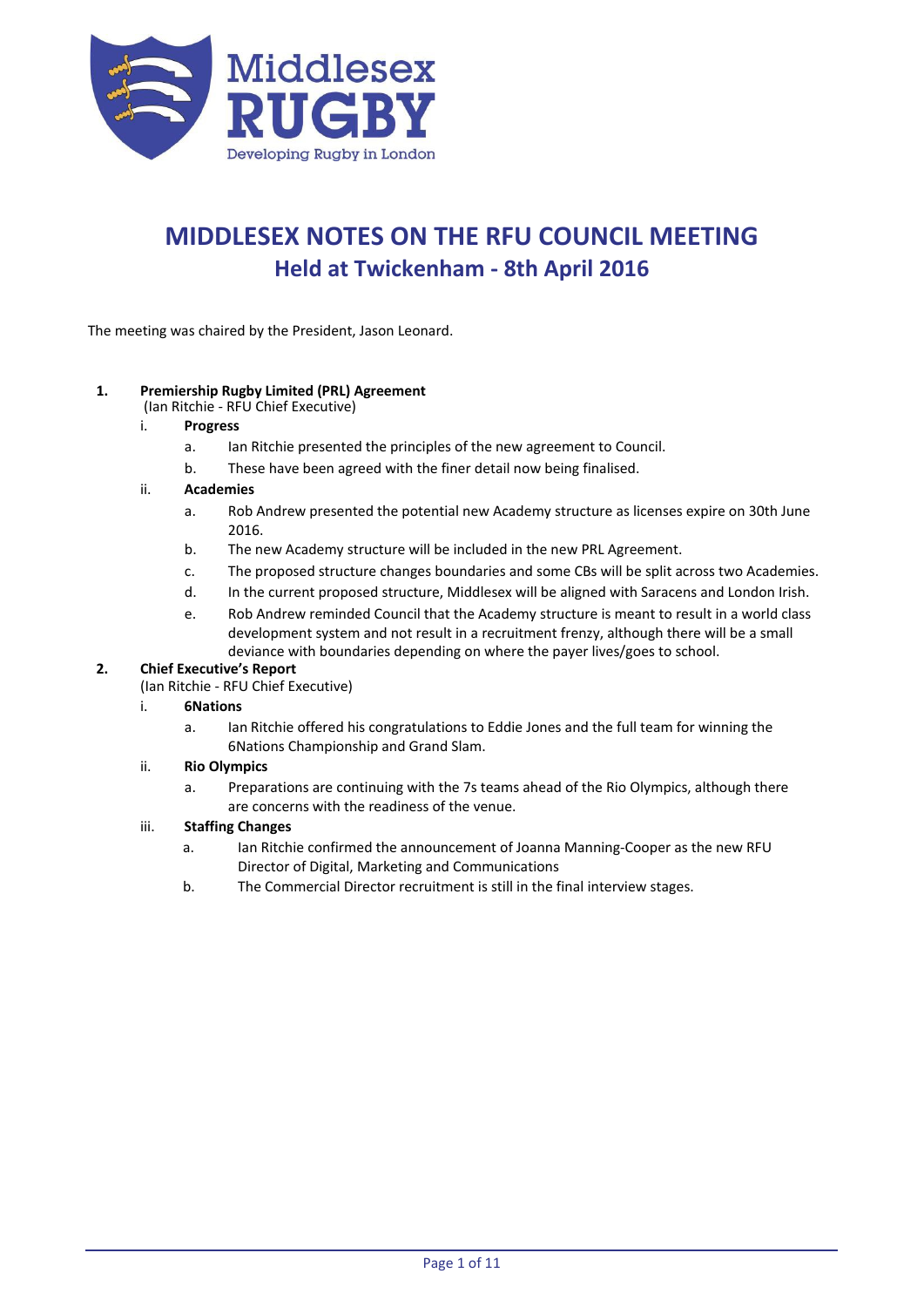## **3. Proposal to Rescind ACR Resolution**

(Malcolm Wharton - Chairman of the Community Game Board)

- i. Malcolm Wharton presented the reasoning behind the CGB recommendation to propose rescinding the suspension on implementation of the ACR recommendations.
- ii. The CGB will be considering what areas of the ACR are implementable and will report back to Council at the next meeting.
- iii. Council **APPROVED** the recommendation to rescind the ACR recommendation. Votes For: 32 / Votes Against: 16 / Abstained: 4 Rob Udwin and Louise Latter voted Against.

## **4. Nominations Standing Committee Report**

(Simon Collyer-Bristow - Chairman of the Nomination Standing Committee)

- i. Council noted the report of the Standing CommitteeReport.
- ii. Council **APPROVED** the recommendation that W B Beaumont CBE DL and IR Ritchie be the Representatives on World Rugby for the Season 2016-17.
- iii. Council **APPROVED** the recommendation that J Leonard OBE be the Immediate Past President on Council for the Season 2016-17.
- iv. Council **APROVED** the recommendation that D Griffin OBE be the Women and Girls' Representative for the Season 2016-17

# **5. Approval of Borrowing**

(Stephen Brown - RFU Chief Financial Officer)

- i. Council noted the report provided by Stephen Brown on the recent approval by the Board for the RFU to enter into a new £50m Revolving Credit Facility with RBS for 5 years.
- ii. The increased borrowing is to fund the East Stand redevelopment and the Artificial Grass Pitch (AGP) Strategy in the Community Game.
- iii. Council **APPROVED** the recommendation to authorize the drawing down of funds above the £25 million level up to the £50 million limit of the facility as required by the business.

## **6. AGM 2016 Calling Notice**

(Karena Vleck - RFU Legal and Governance Director)

- i. The Annual General Meeting will be held at the Royal Garden Hotel, 2 24 Kensington High Street, London W8 4PT on Friday 3rd June 2016 at 17:00.
- ii. Council **APPROVED** the AGM 2016 Calling Notice.

# **7. New Rules of Play**

(Karena Vleck - RFU Legal and Governance Director)

- i. Council noted the update to the New Rules of Play.
- ii. Council **APPROVED** the recommendation that the Under 12s New Rules of Play (currently discretionary) be rolled out on a mandatory basis across clubs and schools in England from September 2016 and thereafter.
- iii. Council **APPROVED** the recommendation that the Under 13s New Rules of Play (currently trialling) be rolled out on a mandatory basis across clubs and schools in England from September 2016 and thereafter.
- iv. Council **APPROVED** the recommendation that delegated authority be granted to Chris Cuthbertson, Clive Leeke, Mark Saltmarsh and Alys Lewis to finalise the draft New Rules of Play in advance of next season.

# **8. Student Pass Pilot**

- (Karena Vleck RFU Legal and Governance Director)
- i. Council noted the update to the Student Pass Pilot.
- ii. Council **APPROVED** the recommendation that the pilot be extended for the 2016-17 season.

#### **9. NatWest Regulations**

- (Karena Vleck RFU Legal and Governance Director)
- i. Council noted the update to the NatWest Regulations in relation to the NatWest Cup/Champions Trophy format changes.
- ii. Council ARPROVED the recommendation to approve the structural changes and to grant delegated authority to Jeff Blackett, Stuart Potts, Mark Saltmarsh and Alys Lewis to make such changes to the NatWest Cup and Champions Trophy Regulations as may be required as a result of the revised **competition structure.**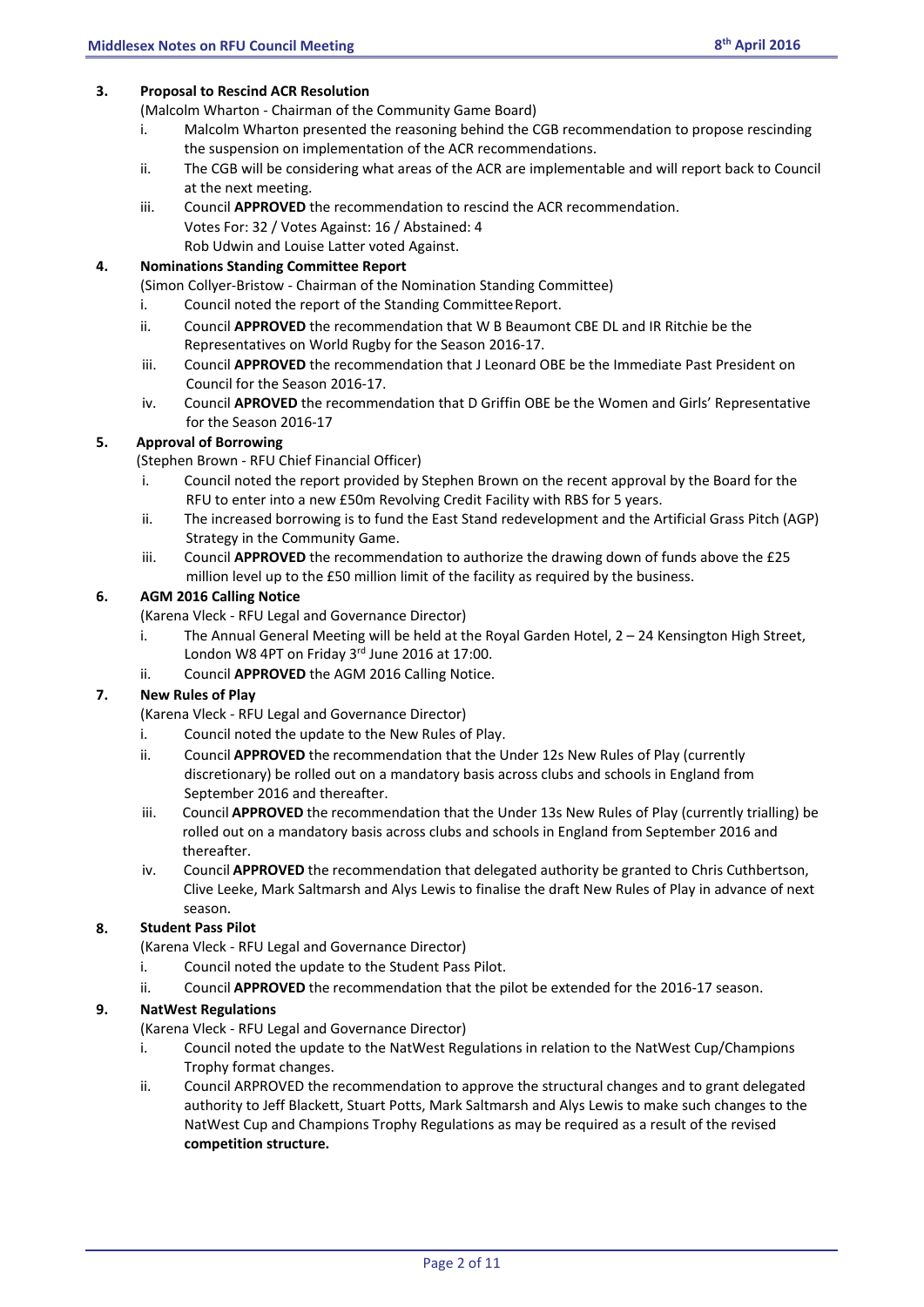#### **10. Compensation Advisory Panel (CAP)**

(Geoff Simpson – Chairman of the Compensation Advisory Panel)

- i. Geoff Simpson presented the background to the existing Compensation Scheme and issues that have been identified with the existing scheme.
- ii. The Compensation Scheme was originally established to ensure that those Council members with the appropriate qualities should not be prevented or deterred by their employment arrangements from seeking election to the Board of Directors. Compensation paid to their employers would allow release from employment for them to carry out their duties. This is a very special dispensation as every other volunteer in the game, including Council members not on the Board, have to accommodate their contribution as a volunteer within the constraints of any employment commitment.
- iii. Council discussed some of the issues around the existing scheme and requested further information on the existing scheme to be circulated for review.
- iv. Council will be sent a summary of the existing scheme and compensation amounts, along with a questionnaire to complete. The results of this questionnaire will be presented and recommendations submitted for Council to vote on at the June meeting.

## **11. Chairman's Report**

(Bill Beaumont – RFU Chairman of the Board of Directors)

- i. Bill Beaumont updated Council on the status of his application to become Chairman of World Rugby. Bill Beaumont is the only nomination and would mean that it is the first time an English representative holds the position.
- ii. The official World Rugby vote will be held on  $11<sup>th</sup>$  May 2016. If successful, he will take up the role as of  $1<sup>st</sup>$  July 2016 and will have 6 months to relinquish all other positions.

## **12. World Rugby U20s Championship**

(Rob Andrew – RFU Director of Professional Rugby)

- i. Rob Andrew updated Council on the World Rugby U20s Championship and introduced three of the competition organising committee.
	- a. The competition runs from  $7<sup>th</sup> 25<sup>th</sup>$  June 2016 in Manchester, with 30 matches played in 2 venues. 12 teams.
	- b. This is the first time since 2003 that the RFU have hosted a junior World Cup.
	- c. 18 matches will be broadcast live by Sky Sports with the other matches being streamed by World Rugby.
	- d. CBs are encouraged to promote the tournament in their communications and on their websites.

[www.englandrugby.com/U20championship](http://www.englandrugby.com/U20championship)

#FutureStarsofRugby

- e. Ticket prices range from £5 for Juniors, £10-£15 for adults for the pool games up to £25 for the Final.
- f. Council were updated on the Activation and Legacy programme around the U20s World Cup, which is focused on the North West area and are aiming to have 25 new club teams by October 2016, 50 new young referees and 50 new young coaches and a young rugby reporters competition.
- g. Council were encouraged to support and attend matches.

# **13. Financial Report**

(Steve Brown - RFU Chief Financial Officer)

Steve Brown presented the Flash Financial Reports for January and February 2016. The Union continues to be in a strong financial position.

# **14. Professional Game Board (PGB) Report**

(Ian Metcalfe - Chairman of the Professional Game Board)

i. Ian Metcalf updated Council on the work of the PGB.

#### **15. Community Game Board**

- (Malcolm Wharton Chairman of the Community Game Board)
- i. Malcolm Wharton updated Council on the ongoing work of the CGBand its sub-committees.

#### **16. Governance Report**

(Karena Vleck - RFU Legal and Governance Director)

i. Karena Vleck updated Council on the ongoing work of the Governance Committee.